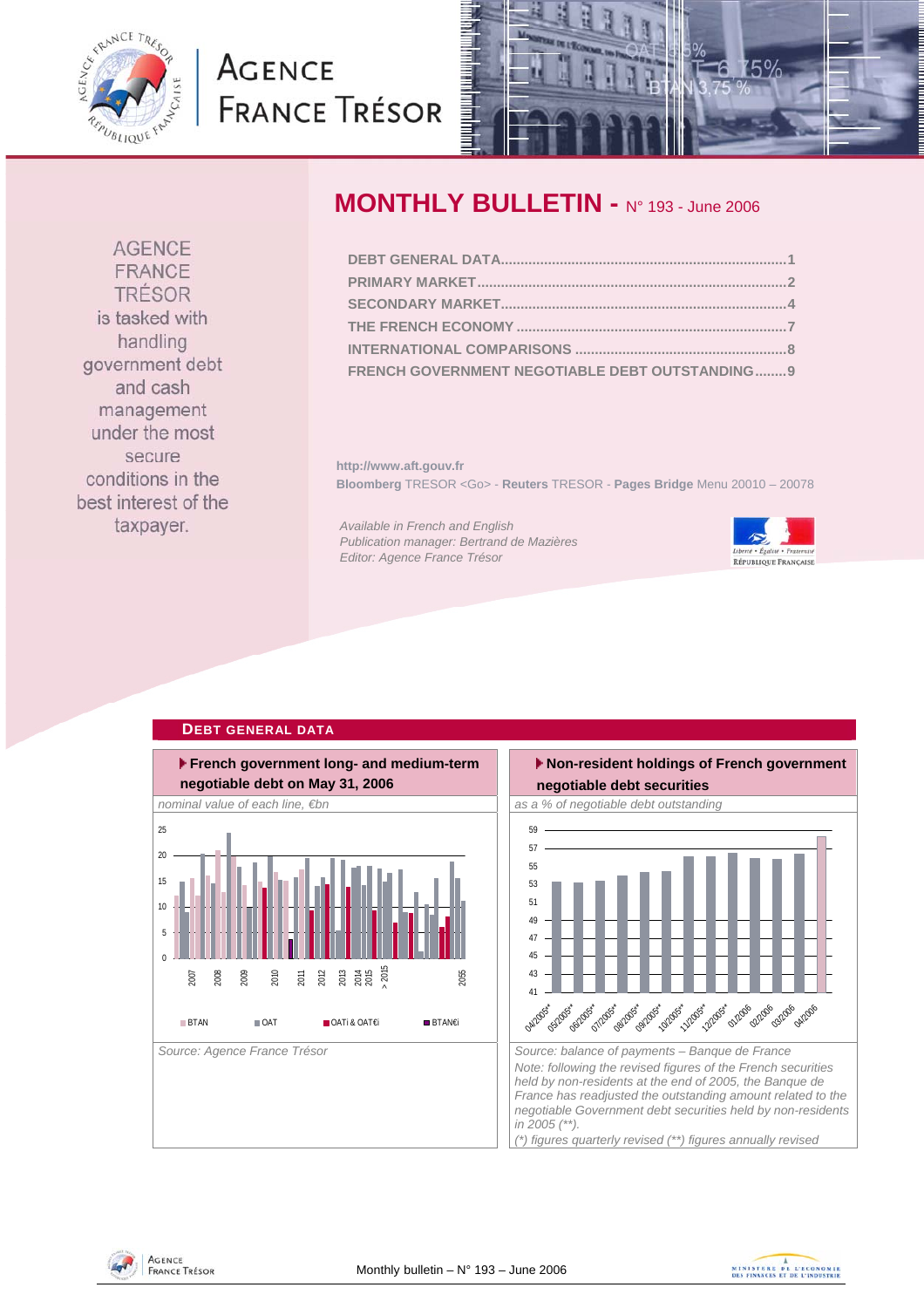### **PRIMARY MARKET**

<span id="page-1-0"></span>

|                  |                 |   |    | <b>BTF</b> |    |         | <b>BTAN / index linked OAT</b> | <b>OAT</b> |
|------------------|-----------------|---|----|------------|----|---------|--------------------------------|------------|
| <b>June 2006</b> | auction date    | 6 | 12 | 19         | 26 |         | 15                             |            |
|                  | settlement date | 8 | 15 | 22         | 29 |         | 20                             |            |
| <b>July 2006</b> | auction date    | 3 | 10 | 17         | 24 | 31      | 20                             |            |
|                  | settlement date | h | 13 | 20         | 27 | 03-août | 25                             |            |

00.00.0









00.00.07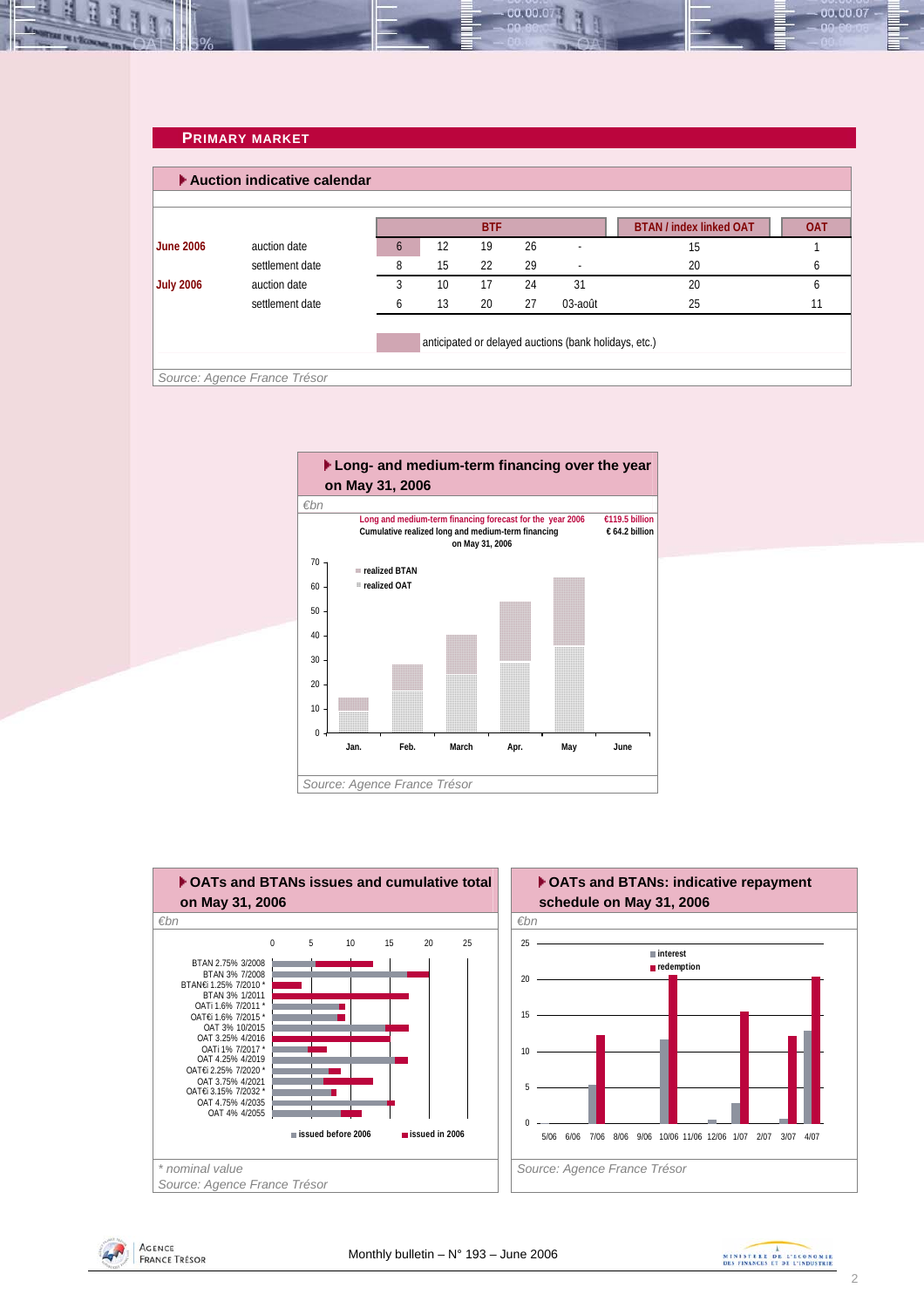### **OAT and BTAN auctions – May 2006**

| $\epsilon$ m                  |              |              |              |                                    |                          |                        |                |
|-------------------------------|--------------|--------------|--------------|------------------------------------|--------------------------|------------------------|----------------|
|                               | OAT 10 years | OAT 15 years | OAT 30 years | <b>BTAN 2 years</b>                | <b>BTAN 5 years</b>      | OATi 10 years          | OATei 30 years |
|                               | 4/25/2016    | 4/25/2021    | 4/25/2035    | 7/12/2008                          | 1/12/2011                | 7/25/2017              | 7/25/2032      |
|                               | 3.25%        | 3.75%        | 4.75%        | 3.00%                              | 3.00%                    | 1.00%                  | 3.15%          |
| <b>Auction date</b>           | 5/4/2006     | 5/4/2006     | 5/4/2006     | 5/18/2006                          | 5/18/2006                | 5/18/2006              | 5/18/2006      |
| Settlement date               | 5/10/2006    | 5/10/2006    | 5/10/2006    | 5/23/2006                          | 5/23/2006                | 5/23/2006              | 5/23/2006      |
| Amount announced              |              | 4,500-5,000  |              | $\leftarrow$ --------- 4.500-5.000 | >                        | <--------- 1.200-1.700 |                |
| Bid amount                    | 6.480        | 4,215        | 2,310        | 6.155                              | 5.620                    | 2,155                  | 1,328          |
| Amount served                 | 2.675        | 1.265        | 950          | 2.545                              | 2.330                    | 870                    | 538            |
| of which: NCTs before auction | 0            | 0            | 0            | 0                                  | 25                       | 0                      | 8              |
| <b>NCTs after auction</b>     | 0            | 0            | 0            | 33                                 | 709                      | 46                     | 173            |
| <b>Total issued amount</b>    | 2,675        | 1,265        | 950          | 2,578                              | 3.039                    | 916                    | 711            |
| Bid-to-cover ratio            | 2.42         | 3.33         | 2.43         | 2.42                               | 2.41                     | 2.48                   | 2.47           |
| Weighted average price        | 93.70%       | 95.30%       | 107.58%      | 99.24%                             | 97.03%                   | 91.25%                 | 121.94%        |
| Yield to maturity             | 4.03%        | 4.18%        | 4.29%        | 3.37%                              | 3.71%                    | 1.88%                  | 2.06%          |
| Indexation coefficient*       | $\sim$       | $\sim$       | $\sim$       | ٠                                  | $\overline{\phantom{a}}$ | 1.01139                | 1.06827        |
| as of the settlement date     |              |              |              |                                    |                          |                        |                |

00.00.07

*Source: Agence France Trésor* 

**He did the Second Street** 

| <b>ETF auctions - May 2006</b>             |            |            |            |            |
|--------------------------------------------|------------|------------|------------|------------|
| $\epsilon$ m                               |            |            |            |            |
|                                            | <b>BTF</b> | <b>BTF</b> | <b>BTF</b> | <b>BTF</b> |
|                                            | 1 month    | 3 month    | 6 month    | 1 year     |
| <b>Auction date</b>                        |            | 5/2/2006   | 5/2/2006   |            |
| Settlement date                            |            | 5/4/2006   | 5/4/2006   |            |
| Maturity                                   |            | 7/27/2006  | 10/12/2006 |            |
| <b>Total issued amount</b>                 |            | 2,056      | 1,244      |            |
| Weighted average rate                      |            | 2.594%     | 2.824%     |            |
| <b>Auction date</b>                        |            | 5/9/2006   |            | 5/9/2006   |
| Settlement date                            |            | 5/11/2006  |            | 5/11/2006  |
| Maturity                                   |            | 8/10/2006  |            | 5/10/2007  |
| <b>Total issued amount</b>                 |            | 2.010      |            | 1,226      |
| Weighted average rate                      |            | 2.642%     |            | 3.192%     |
| <b>Auction date</b>                        |            | 5/15/2006  |            | 5/15/2006  |
| Settlement date                            |            | 5/18/2006  |            | 5/18/2006  |
| Maturity                                   |            | 8/10/2006  |            | 5/10/2007  |
| <b>Total issued amount</b>                 |            | 2,017      |            | 1,280      |
| Weighted average rate                      |            | 2.646%     |            | 3.147%     |
| <b>Auction date</b>                        |            | 5/22/2006  | 5/22/2006  |            |
| Settlement date                            |            | 5/24/2006  | 5/24/2006  |            |
| Maturity                                   |            | 8/24/2006  | 12/7/2006  |            |
| <b>Total issued amount</b>                 |            | 2.003      | 1,205      |            |
| Weighted average rate                      |            | 2.683%     | 2.917%     |            |
| <b>Auction date</b>                        |            | 5/29/2006  | 5/29/2006  |            |
| Settlement date *(in June)                 |            | 6/1/2006   | 6/1/2006   |            |
| Maturity                                   |            | 8/24/2006  | 12/7/2006  |            |
| <b>Total issued amount</b>                 |            | 2,005      | 1,008      |            |
| Weighted average rate                      |            | 2.682%     | 2.914%     |            |
| $\overline{a}$<br>$\overline{\phantom{a}}$ |            |            |            |            |

*Source: Agence France Trésor* 





00.00.07 -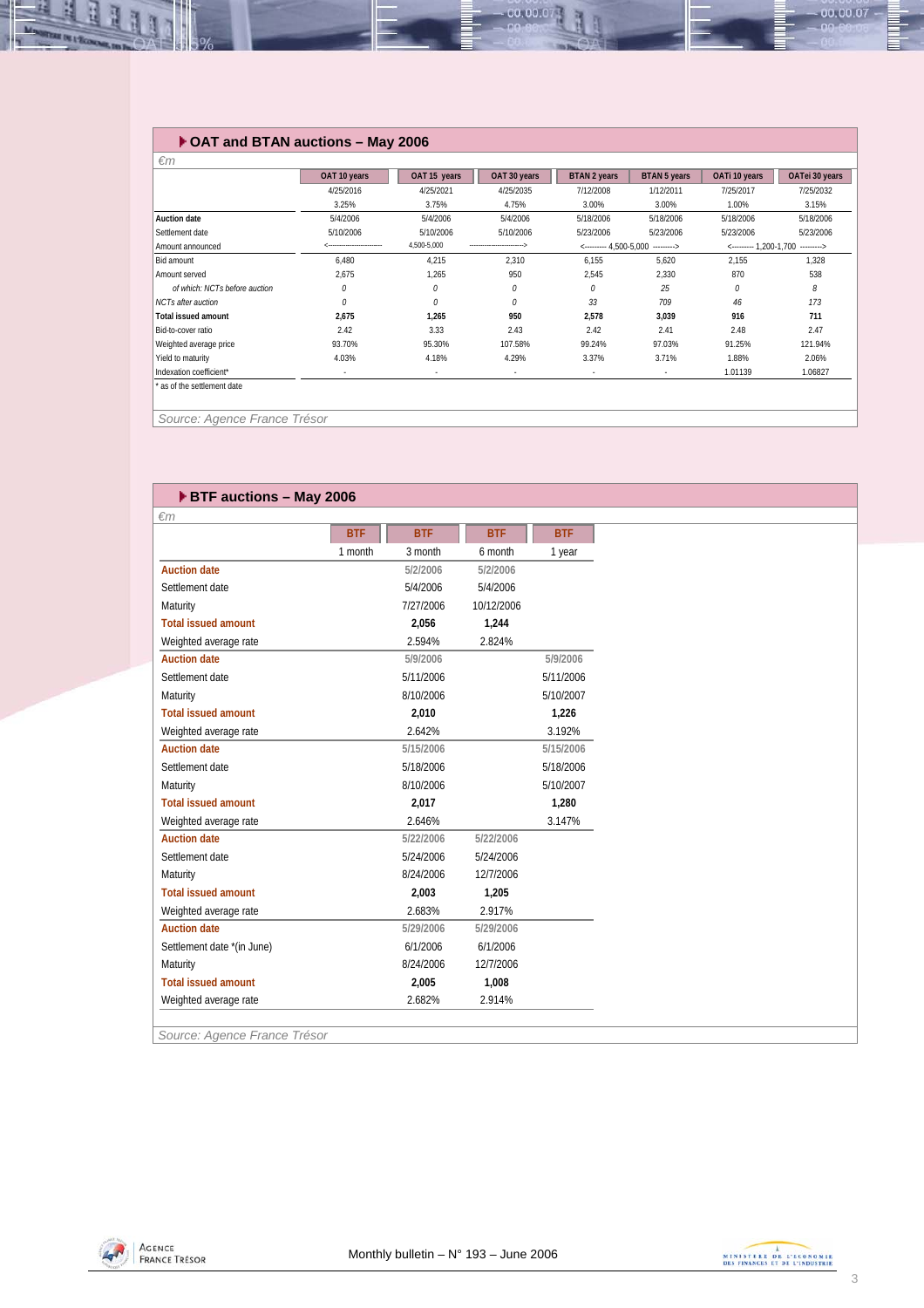<span id="page-3-0"></span>





 **Breakeven inflation** *daily quotes in %*  2.7 ÷ί 2.5 ïί 2.3 2.1 1.9 1.7  $\frac{1}{1}$ T  $\frac{1}{1}$  $\frac{1}{1}$  $\frac{1}{1}$  $\frac{1}{1}$  $\frac{1}{1}$ 1.5 1.3  $\mathbf{1}$  ,  $\mathbf{1}$  ,  $\mathbf{1}$  ,  $\mathbf{1}$  ,  $\mathbf{1}$ πī  $-1$  $\overline{1}$  $\overline{1}$  $\mathbf{I}$ 1.1 12/1/05 **12/1/04** 3/1/05 **6/1/05** 9/1/05 **6/1/06** 3/1/04 **6/104** 9/1/04 3/1/06 France 10 years (1) Euro zone 10 years (2)<br>France 30 years (3) Euro zone 30 years (4) *Source: Bloomberg* 

*(1) difference between the yield of the OAT 4% April 2013 and the yield of the OATi 2.5% July 2013 (2) difference between the yield of the OAT 5% April 2012 and the yield of the OAT€i 3% July 2012 (3) difference between the yield of the OAT 5.5% April 2029 and the yield of the OATi 3.4% July 2029 (4) difference between the yield of the OAT 5.75% October 2032 and the yield of the OAT€i 3.15% July 2032* 

| $\varepsilon$ bn                        |         |          |          |          |         |          |          |          |
|-----------------------------------------|---------|----------|----------|----------|---------|----------|----------|----------|
|                                         | end     | end      | end      | end      | end     | end      | April    | May      |
|                                         | 2000    | 2001     | 2002     | 2003     | 2004    | 2005     | 2006     | 2006     |
| Negotiable government debt              |         |          |          |          |         |          |          |          |
| outstanding                             | 616     | 653      | 717      | 788      | 833     | 877      | 881      | 885      |
| OAT                                     | 419     | 443      | 478      | 512      | 552     | 593      | 603      | 609      |
| <b>BTAN</b>                             | 154     | 158      | 151      | 167      | 184     | 189      | 192      | 192      |
| <b>BTF</b>                              | 43      | 52       | 88       | 109      | 97      | 95       | 86       | 84       |
| Swaps outstanding                       | III     | 37       | 61       | 61       | 61      | 52       | 53       | 54       |
| Average maturity of the negotiable debt |         |          |          |          |         |          |          |          |
| before swaps                            | 6 years | 6 years  | 5 years  | 5 years  | 6 years | 6 years  | 7 years  | 7 years  |
|                                         | 64 days | 47 days  | 343 days | 297 days | 79 days | 267 days | 0 days   | 11 days  |
| after swaps                             | III     | 5 years  | 5 years  | 5 years  | 6 years | 6 years  | 6 years  | 6 years  |
|                                         | III     | 358 days | 266 days | 235 days | 33 days | 228 days | 328 days | 343 days |



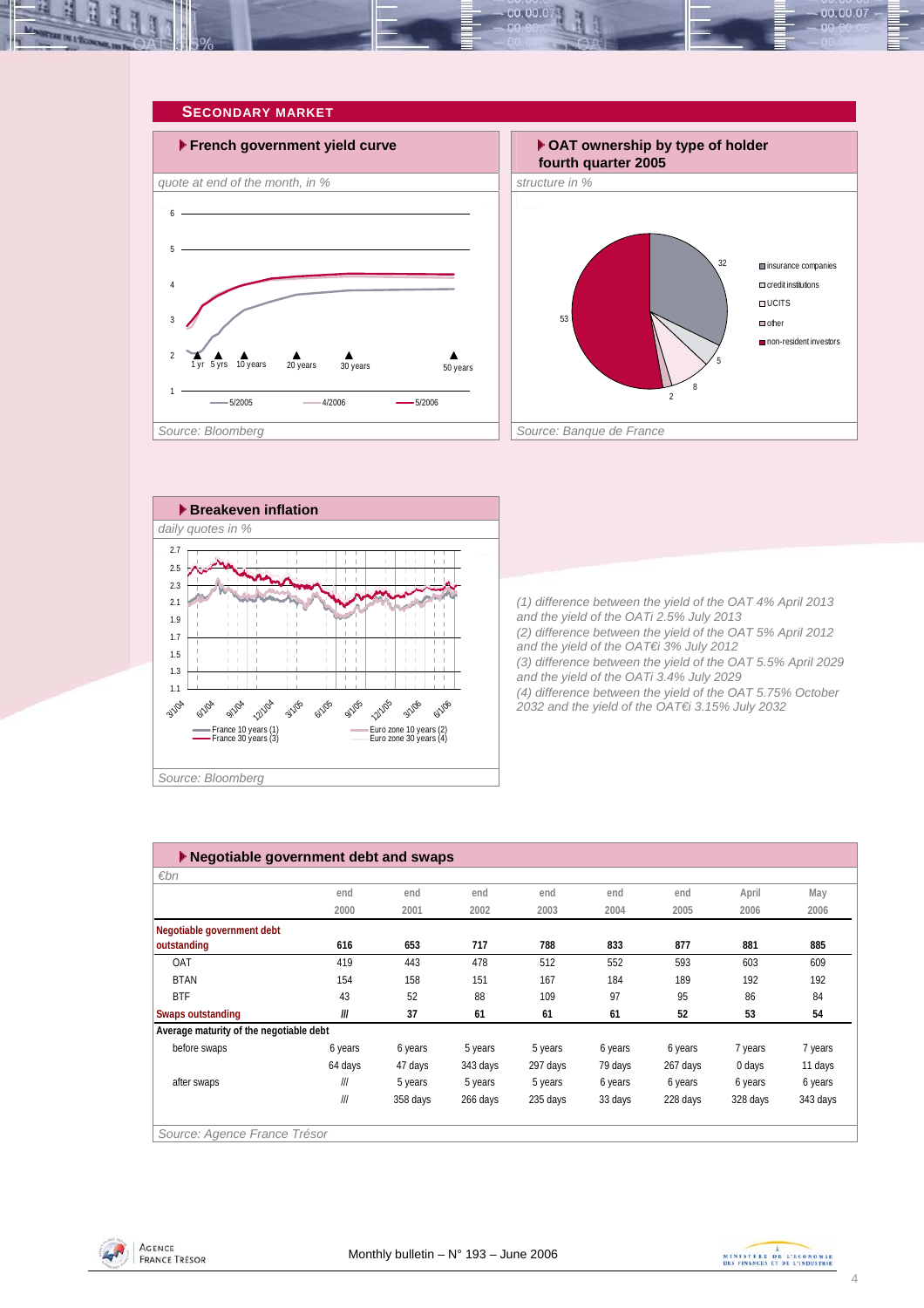











00.00.07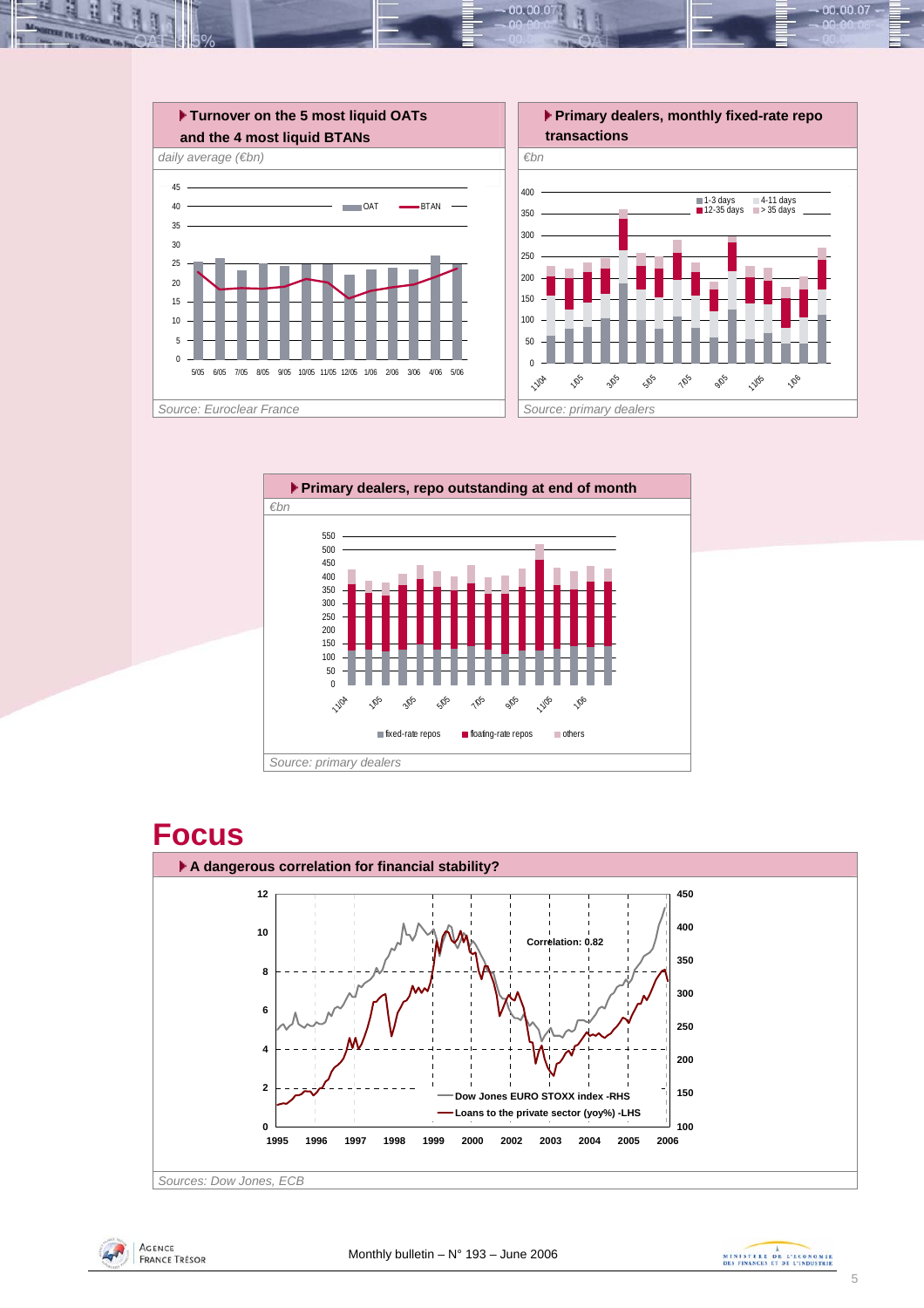### No requiem for price stability

We sympathize with Charles Goodhart in thinking it would be deeply ironic if the timing of Issing's exit from the ECB Board were "to coincide closely with a demonstration of the underlying value of the monetary pillar". As a matter of fact, the legacy of the Bundesbank's former Chief Economist to monetary policy –the "two-pillar approach" (i.e. economic and monetary)- has never been as fashionable as it is today, when an intense debate rages across policy circles about the difficulties of central banking to face the challenges posed by globalization.

A recent paper by Bill White - chief economist at the Bank for International Settlements- has revamped a longstanding debate about the optimal response of central banks to financial imbalances and, more generally, about the consequences of excessively ambitious fine tuning under an increasingly complex and integrated financial environment. ("Is price stability enough?", BIS WP N° 205, April 2006). The author claims that modern-day central banking, born out from the Great inflation period of the 1970s and well-equipped to deal with the excesses of inflationary expectations of those times, is now unprepared to face the inflationary headwinds imparted by globalization. In today's low inflation environment, central banks have indeed been showing "benign neglect" against the surge in assets prices, given that they did not ignite inflationary expectations and lead to second-round effects on prices. Now, the consequences of erring on the side of aggressive monetary accommodation are for all the world to see: asset bubbles, external imbalances and savings shortfall, with the probability that any unwinding will cause financial distress. This calls for a new approach to monetary policy.

But does this mean that the central role and overriding responsibility of central banks to preserve price stability will be affected? Or that the end of inflation targeting is in sight, as has been argued in the financial press? None of these, in our view. A lengthening of the policy horizon will be key, in this instance. Research work on the topic, still in its infancy, suggests that a pre-emptive monetary policy response calls for horizons that are longer than the one- to two-year intervals that have been adopted in a number of inflationary target regimes, together with an explicit incorporation into policy decisions of the balance of risks to the outlook. Importantly and somewhat at odds with the current wisdom, this is not inconsistent with inflation targeting as long as the horizons are lengthened and the monetary authorities entertain a view of the economy that recognizes the role that financial imbalances can play. Monetary authorities need to pursue price stability over the medium term, and retain an important role for asset prices and credit as devices to recognize the build up of financial imbalances. This line of thinking owes much to Issing's spirited defence -first at the Bundesbank and later at the ECB- of the role of money and credit against those that criticized the monetary pillar for being redundant, when not confusing and misleading.

A more flexible approach to monetary policy along those lines requires, however, a step up in the central bank's communication to the public. Given the rhetoric employed until recently in inflation-targeting regimes, communicating the desirability of a policy response to the build-up of financial imbalances and explaining its consistency with the pursuit of an inflation objective can turn very hard. And even in less explicit regimes, there is the risk that authorities may incorrectly be seen as pursuing policies that go beyond their mandate. A shift in the rhetoric towards the longer term could be helpful, although the ECB's short history under Issing's guidance shows that the task is not easy. Still, it represents the way to go.

> **Economics Tullia Bucco Unicredit Banca Mobiliare**

*NB: this Agence France Trésor forum offers economists an opportunity to express their personal opinion. Thus, the above article strictly reflects the author's view, and should not be construed as expressing the viewpoints of Agence France Trésor or the Ministry of the Economy, Finance and Industry.* 



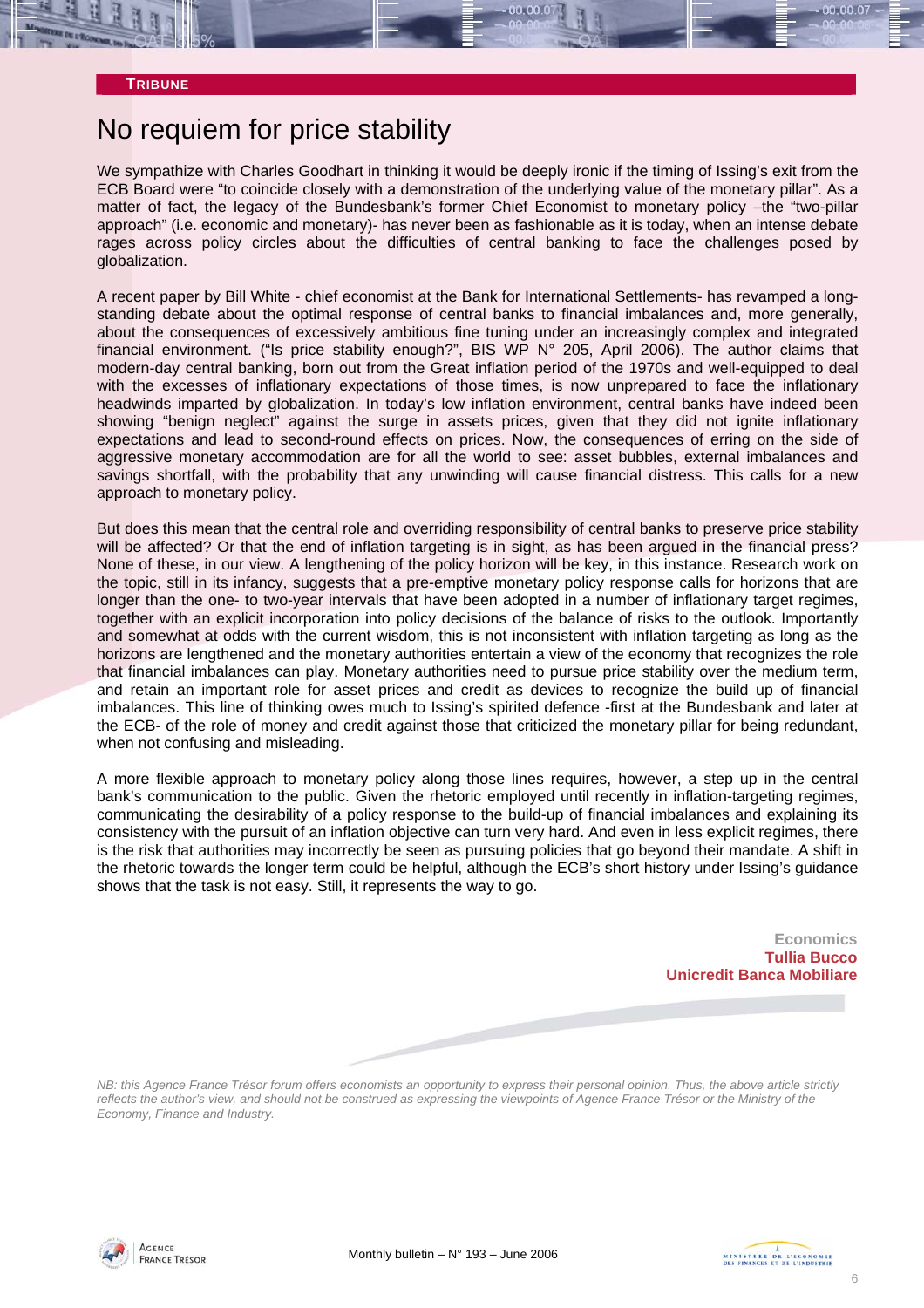<span id="page-6-0"></span>

### **THE FRENCH ECONOMY**

| Macro-economic forecast    |      | $\blacktriangleright$ Recent economic indicators |          |                                      |        |
|----------------------------|------|--------------------------------------------------|----------|--------------------------------------|--------|
| Real growth rate as a %    |      |                                                  |          |                                      |        |
|                            | 2005 | 2006                                             | 2007     | Industrial output*, year-on-year     |        |
| French GDP                 | 1.4  | $< 2 - 2.5 >$                                    | $2 - 25$ | Household consumption*, year-on-year |        |
| Euro zone GDP              | 1.3  | 2.0                                              | 1.9      | Unemployment rate (ILO)              |        |
| Household consumption      | 2.1  | 2.3                                              | 2.5      | Consumer prices, year-on-year        |        |
| <b>Business investment</b> | 3.7  | 3.9                                              | 4.2      | all items                            |        |
| Exports                    | 3.2  | 6.5                                              | 6.1      | all items excluding tobacco          |        |
| Imports                    | 6.6  | 6.8                                              | 6.1      | Trade balance, fob-fob, sa           | $-1.8$ |
| Consumer prices            | 1.8  | 1.7                                              | 1.7      | $\mathbf{u}$                         | $-2.0$ |
| (year-on-year)             |      |                                                  |          | Current account balance, sa          | $-1.8$ |
|                            |      |                                                  |          | $\mathbf{u}$                         | $-3.5$ |

|  |  | $\blacktriangleright$ Recent economic indicators |
|--|--|--------------------------------------------------|

| Industrial output*, year-on-year     | 1.7%          | 3/2006     |
|--------------------------------------|---------------|------------|
| Household consumption*, year-on-year | 4.3%          | 4/2006     |
| Unemployment rate (ILO)              | 9.3%          | 4/2006     |
| Consumer prices, year-on-year        |               |            |
| all items                            | 2.0%          | 4/2006     |
| all items excluding tobacco          | 1.7%          | 4/2006     |
| Trade balance, fob-fob, sa           | $-1.8$ FUR bn | 3/2006     |
| u,                                   | $-2.0$ FUR bn | 2/2006     |
| Current account balance, sa          | $-1.8$ FUR bn | 3/2006     |
| u,<br>$\mathbf{u}$                   | $-3.5$ FUR bn | 2/2006     |
| 10-year interest rate (TEC10)        | 3.94%         | 05/31/2006 |
| 3-month interest rate (Euribor)      | 2.926%        | 05/31/2006 |
| FUR/USD                              | 1.2868        | 05/31/2006 |
| FUR / JPY                            | 144.32        | 05/31/2006 |
|                                      |               |            |

*Source: Ministry of the Economy, Finance and Industry \*manufactured goods –* 

*Source: Insee ; Ministry of the Economy, Finance and Industry ; Banque de France* 





| ▶ Government budget monthly position |          |          |          |                    |          |  |  |  |  |
|--------------------------------------|----------|----------|----------|--------------------|----------|--|--|--|--|
| €bn                                  |          |          |          |                    |          |  |  |  |  |
|                                      |          |          |          | end-of-April level |          |  |  |  |  |
|                                      | 2004     | 2005     | 2004     | 2005               | 2006     |  |  |  |  |
| General budget                       |          |          |          |                    |          |  |  |  |  |
| balance                              | $-45.41$ | $-45.15$ | $-27.89$ | $-30.57$           | $-1966$  |  |  |  |  |
| revenue                              | 242.99   | 249.11   | 7795     | 77.52              | 7286     |  |  |  |  |
| expenditure                          | 288.40   | 294.26   | 105.84   | 108.09             | 92.52    |  |  |  |  |
| Balance of special                   |          |          |          |                    |          |  |  |  |  |
| Treasury accounts                    | 1.53     | 1.68     | $-11.71$ | $-11.68$           | $-13.60$ |  |  |  |  |
| General budget                       |          |          |          |                    |          |  |  |  |  |
| outturn                              | $-43.88$ | $-43.47$ | $-39.60$ | $-42.25$           | $-33.26$ |  |  |  |  |
|                                      |          |          |          |                    |          |  |  |  |  |
|                                      |          |          |          |                    |          |  |  |  |  |
|                                      |          |          |          |                    |          |  |  |  |  |

*Source: Ministry of the Economy, Finance and Industry for more information: [http://www.minefi.gouv.fr/themes/finances\\_etat/budget/index.htmT](http://www.minefi.gouv.fr/themes/finances_etat/budget/index.htm)*



*the Economy, Finance and Industry* 



AGENCE

**FRANCE TRÉSOR** 

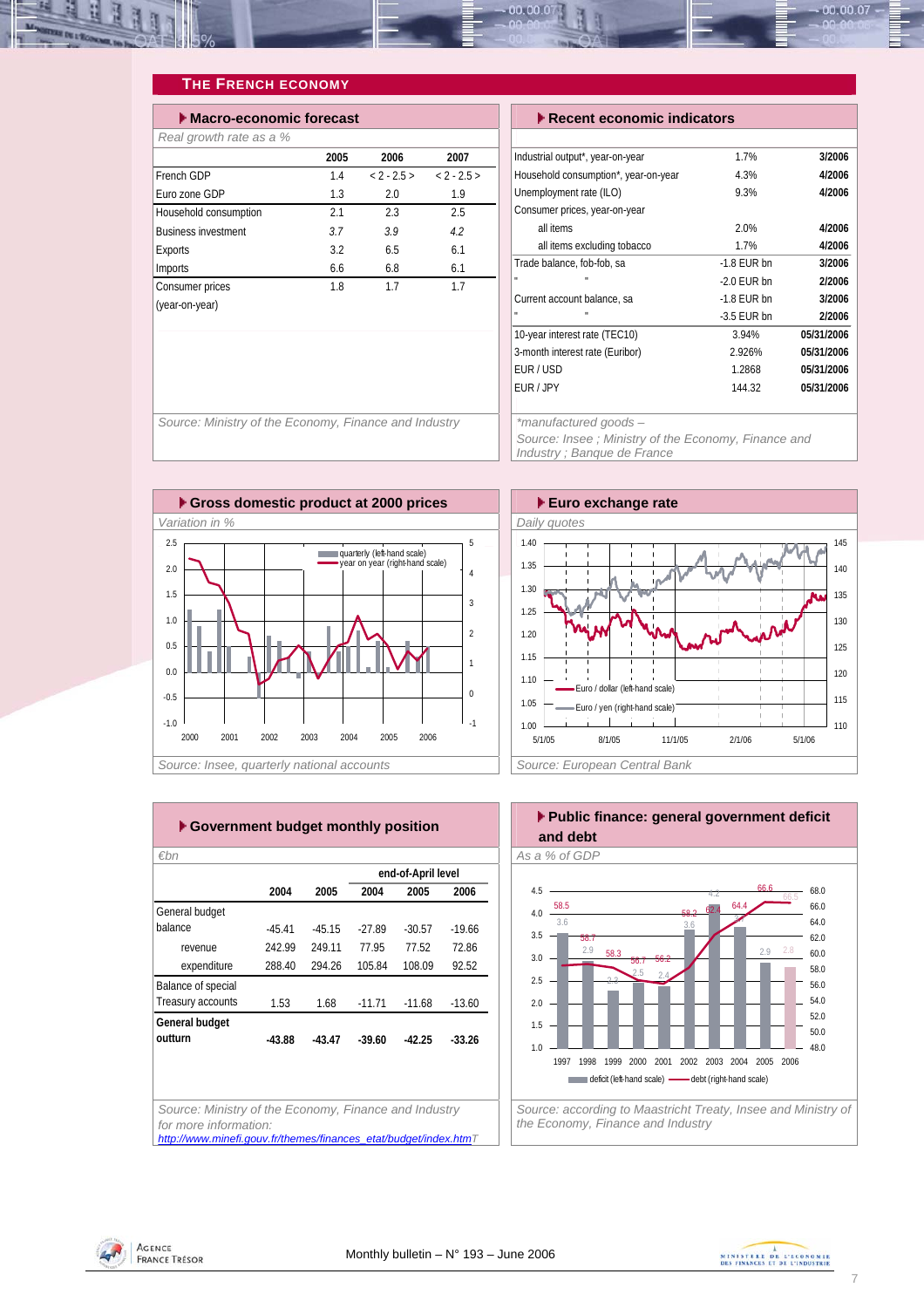<span id="page-7-0"></span>

|    | ▶ Timetable for the release of French economic indicators |    |                                                     |  |  |  |  |  |
|----|-----------------------------------------------------------|----|-----------------------------------------------------|--|--|--|--|--|
|    | <b>June 2006</b>                                          |    | <b>July 2006</b>                                    |  |  |  |  |  |
| 7  | Central government budget: statement at end of April      | 5  | Central government budget: statement at end of May  |  |  |  |  |  |
|    | Gross foreign exchange reserves in May                    |    | Gross foreign exchange reserves in June             |  |  |  |  |  |
| 9  | Industrial output in April                                | 10 | Industrial output in May                            |  |  |  |  |  |
| 9  | Foreign trade in April                                    | 11 | Cost-of-construction: index 01-2006                 |  |  |  |  |  |
| 14 | Consumer prices: index for May                            | 11 | Foreign trade in May                                |  |  |  |  |  |
| 15 | Payroll employment: final results Q1-2006                 | 13 | Consumer prices: index for June                     |  |  |  |  |  |
| 16 | Balance of payments in April                              | 20 | Balance of payments in May                          |  |  |  |  |  |
| 21 | Household consumption of manufactured goods in May        | 21 | Household consumption of manufactured goods in June |  |  |  |  |  |
| 23 | Wages: final statistics Q1-2006                           | 25 | Industrial trends: monthly survey for July          |  |  |  |  |  |
| 26 | Industrial trends: monthly survey for June                | 28 | Industrial producer prices: June index              |  |  |  |  |  |
| 27 | New building starts in May                                | 28 | Industrial trends: quarterly survey for July        |  |  |  |  |  |
| 29 | Industrial producer prices: May index                     | 28 | Household confidence survey: July survey            |  |  |  |  |  |
| 29 | Quarterly national accounts: final results Q1-2006        | 28 | Job seekers in June                                 |  |  |  |  |  |
| 30 | Household confidence survey: June survey                  | 31 | Net foreign exchange reserves in June               |  |  |  |  |  |
| 30 | Job seekers in May                                        |    |                                                     |  |  |  |  |  |
| 30 | Net foreign exchange reserves in May                      |    |                                                     |  |  |  |  |  |
|    |                                                           |    |                                                     |  |  |  |  |  |
|    | Harmonized index of consumer prices - Eurozone (Eurostat) |    |                                                     |  |  |  |  |  |
|    | Index for May: June 15<br>Index for June: July 17         |    |                                                     |  |  |  |  |  |
|    |                                                           |    |                                                     |  |  |  |  |  |

 $00.00.0$ 



### **INTERNATIONAL COMPARISONS**





00.00.07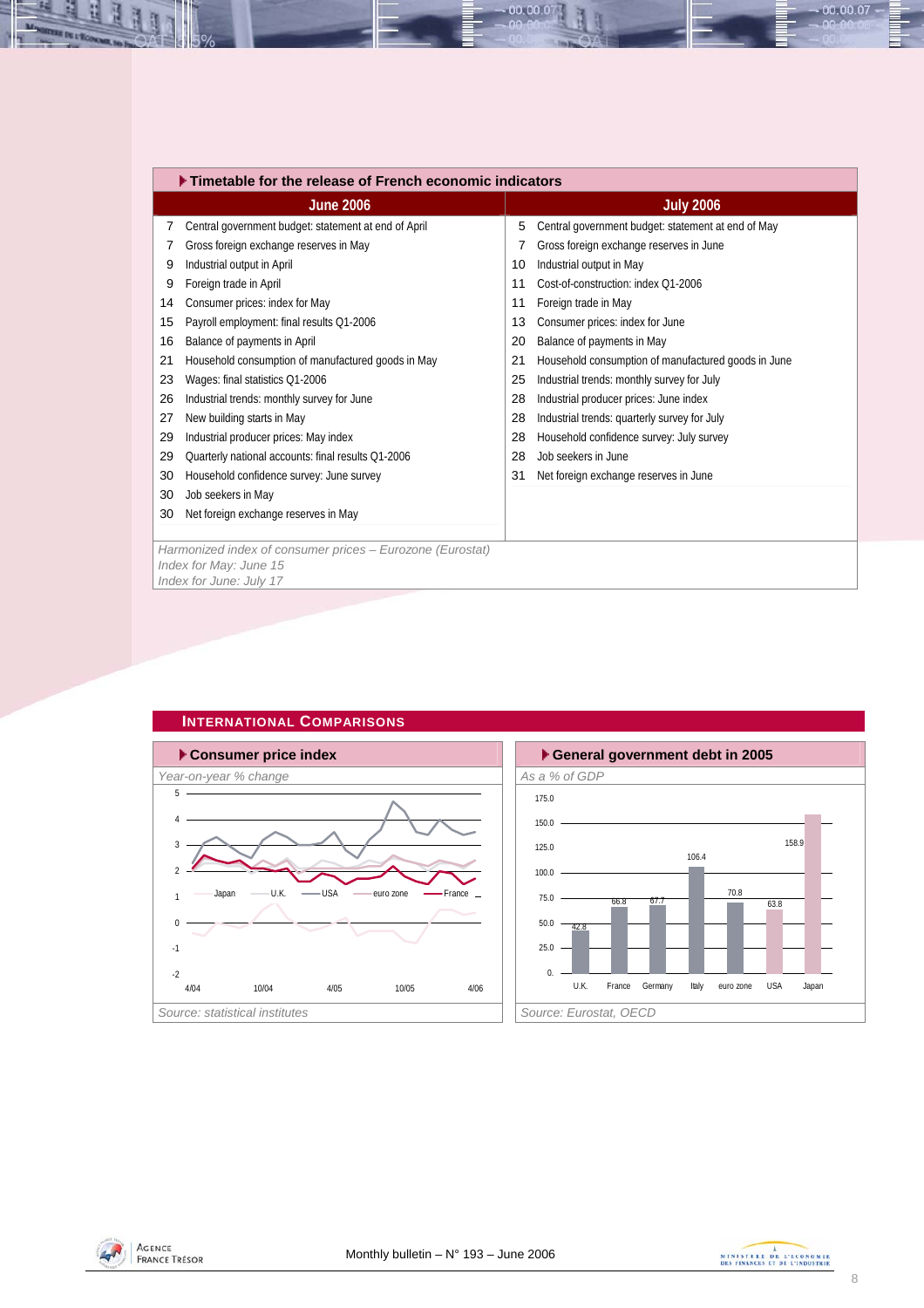#### **FRENCH GOVERNMENT NEGOTIABLE DEBT OUTSTANDING -** *DETTE NEGOCIABLE DE L'ETAT*

oo oo o

#### **OAT au 31 mai 2006** */ fungible Treasury bonds at May 31, 2006*

| FR0000570533<br>FR0000570541 V<br>FR0000570574<br>FR0000570632  | Échéance 2006<br>OAT 6.5% 25 octobre 2006<br>OAT TEC10 25 octobre 2006<br>Échéance 2007<br>OAT 5.5% 25 avril 2007<br>OAT 5.5% 25 octobre 2007<br>Échéance 2008<br>OAT 5,25% 25 avril 2008<br>OAT 8,5% 25 octobre 2008<br>Échéance 2009<br>OAT TEC10 25 janvier 2009<br>OAT 4% 25 avril 2009<br>OATi 3% 25 juillet 2009 | 23 640 810 401<br>14 796 140 991<br>8 844 669 410<br>35 035 826 604<br>20 398 775 424<br>14 637 051 180<br>42 188 093 494<br>24 403 932 367<br>17 784 161 127<br>63 852 356 079<br>9 853 044 498 |         |                | 1 800 640 000<br>652 380 000<br>282 580 000<br>769 110 000 | FR0010163543<br>FR00101355251<br>FR0010216481<br>FR0010288357 | Échéance 2015<br>OAT 3,5% 25 avril 2015<br>OAT€i 1,6% 25 juillet 2015<br>OAT 3% 25 octobre 2015<br>Échéance 2016 | 45 092 195 473<br>18 055 313 893<br>9 586 881 580 (1)<br>17 450 000 000<br>31 596 000 000 | 1.03463 | 9 266 000 000 | 22 750 000<br>121 000 000 |
|-----------------------------------------------------------------|------------------------------------------------------------------------------------------------------------------------------------------------------------------------------------------------------------------------------------------------------------------------------------------------------------------------|--------------------------------------------------------------------------------------------------------------------------------------------------------------------------------------------------|---------|----------------|------------------------------------------------------------|---------------------------------------------------------------|------------------------------------------------------------------------------------------------------------------|-------------------------------------------------------------------------------------------|---------|---------------|---------------------------|
|                                                                 |                                                                                                                                                                                                                                                                                                                        |                                                                                                                                                                                                  |         |                |                                                            |                                                               |                                                                                                                  |                                                                                           |         |               |                           |
|                                                                 |                                                                                                                                                                                                                                                                                                                        |                                                                                                                                                                                                  |         |                |                                                            |                                                               |                                                                                                                  |                                                                                           |         |               |                           |
| FR0000570590                                                    |                                                                                                                                                                                                                                                                                                                        |                                                                                                                                                                                                  |         |                |                                                            |                                                               |                                                                                                                  |                                                                                           |         |               |                           |
|                                                                 |                                                                                                                                                                                                                                                                                                                        |                                                                                                                                                                                                  |         |                |                                                            |                                                               |                                                                                                                  |                                                                                           |         |               |                           |
|                                                                 |                                                                                                                                                                                                                                                                                                                        |                                                                                                                                                                                                  |         |                |                                                            |                                                               |                                                                                                                  |                                                                                           |         |               |                           |
| FR0000570665<br>FR0000570673V<br>FR0000571432<br>FR0000571424 I |                                                                                                                                                                                                                                                                                                                        |                                                                                                                                                                                                  |         |                |                                                            |                                                               | OAT 3.25% 25 avril 2016                                                                                          | 14 944 000 000                                                                            |         |               | 35 200 000                |
|                                                                 |                                                                                                                                                                                                                                                                                                                        |                                                                                                                                                                                                  |         |                |                                                            |                                                               |                                                                                                                  |                                                                                           |         |               |                           |
|                                                                 |                                                                                                                                                                                                                                                                                                                        |                                                                                                                                                                                                  |         |                |                                                            | FR0000187361                                                  | OAT 5% 25 octobre 2016                                                                                           | 16 652 000 000                                                                            |         |               | 1 230 780 000             |
| FR0000186199                                                    |                                                                                                                                                                                                                                                                                                                        |                                                                                                                                                                                                  |         |                | 4 751 950 000                                              |                                                               | Échéance 2017                                                                                                    | 7 046 657 920                                                                             |         |               |                           |
|                                                                 |                                                                                                                                                                                                                                                                                                                        |                                                                                                                                                                                                  |         |                |                                                            | FR00102351761                                                 | OATi 1% 25 juillet 2017                                                                                          | 7 046 657 920 (1)                                                                         | 1,01216 | 6 962 000 000 |                           |
|                                                                 |                                                                                                                                                                                                                                                                                                                        |                                                                                                                                                                                                  |         |                |                                                            |                                                               | Échéance 2019                                                                                                    | 26 201 285 359                                                                            |         |               |                           |
|                                                                 |                                                                                                                                                                                                                                                                                                                        | 18 640 258 371                                                                                                                                                                                   |         |                | 1739 680 000                                               | FR0000189151                                                  | OAT 4.25% 25 avril 2019                                                                                          | 17 344 000 000                                                                            |         |               | 156 290 000               |
|                                                                 |                                                                                                                                                                                                                                                                                                                        | 15 514 916 172 (1)                                                                                                                                                                               | 1,12334 | 13 811 416 109 |                                                            | FR0000570921                                                  | OAT 8,5% 25 octobre 2019                                                                                         | 8 844 392 893                                                                             |         |               | 4 137 930 000             |
|                                                                 | OAT 4% 25 octobre 2009                                                                                                                                                                                                                                                                                                 | 19 844 137 038                                                                                                                                                                                   |         |                | 607 450 000                                                | FR0000570954 C                                                | ETAT 9.82% 31 décembre 2019                                                                                      | 12 892 466 (2)                                                                            |         | 6 692 154     |                           |
|                                                                 | Échéance 2010                                                                                                                                                                                                                                                                                                          | 31 162 742 970                                                                                                                                                                                   |         |                |                                                            |                                                               | Échéance 2020                                                                                                    | 9 208 067 850                                                                             |         |               |                           |
| FR0000186603                                                    | OAT 5,5% 25 avril 2010                                                                                                                                                                                                                                                                                                 | 15 311 719 352                                                                                                                                                                                   |         |                | 567 370 000                                                | FR00100505591                                                 | OAT€i 2,25% 25 juillet 2020                                                                                      | 9 208 067 850 (1)                                                                         | 1,05585 | 8721000000    |                           |
| FR0000187023                                                    | OAT 5,5% 25 octobre 2010                                                                                                                                                                                                                                                                                               | 15 851 023 618                                                                                                                                                                                   |         |                | 2 411 230 000                                              |                                                               | Échéance 2021                                                                                                    | 12 849 000 000                                                                            |         |               |                           |
|                                                                 | Échéance 2011                                                                                                                                                                                                                                                                                                          | 43 369 803 992                                                                                                                                                                                   |         |                |                                                            | FR0010192997                                                  | OAT 3.75% 25 avril 2021                                                                                          | 12 849 000 000                                                                            |         |               | 370 040 000               |
| FR0000570731                                                    | OAT 6.5% 25 avril 2011                                                                                                                                                                                                                                                                                                 | 19 572 445 710                                                                                                                                                                                   |         |                | 972 250 000                                                |                                                               | Échéance 2022                                                                                                    | 1 243 939 990                                                                             |         |               |                           |
| FR00100943751<br>FR0000187874                                   | OATi 1,6% 25 juillet 2011                                                                                                                                                                                                                                                                                              | 9 742 471 950 (1)                                                                                                                                                                                | 1.04927 | 9 285 000 000  |                                                            | FR0000571044                                                  | OAT 8,25% 25 avril 2022                                                                                          | 1 243 939 990                                                                             |         |               | 911 650 000               |
|                                                                 | OAT 5% 25 octobre 2011<br>Échéance 2012                                                                                                                                                                                                                                                                                | 14 054 886 332<br>56 507 899 423                                                                                                                                                                 |         |                | 610 590 000                                                |                                                               |                                                                                                                  |                                                                                           |         |               |                           |
| FR0000188328                                                    | OAT 5% 25 avril 2012                                                                                                                                                                                                                                                                                                   | 15 654 110 580                                                                                                                                                                                   |         |                | 1 498 450 000                                              |                                                               | Échéance 2023                                                                                                    | 10 606 195 903                                                                            |         |               |                           |
|                                                                 |                                                                                                                                                                                                                                                                                                                        |                                                                                                                                                                                                  | 1.09107 |                |                                                            | FR0000571085                                                  | OAT 8,5% 25 avril 2023                                                                                           | 10 606 195 903                                                                            |         |               | 7 280 690 000             |
| FR00001880131                                                   | OATEi 3% 25 juillet 2012                                                                                                                                                                                                                                                                                               | 15 813 968 580 (1)                                                                                                                                                                               |         | 14 494 000 000 |                                                            |                                                               | Échéance 2025                                                                                                    | 8 511 928 118                                                                             |         |               |                           |
| FR0000188690                                                    | OAT 4,75% 25 octobre 2012                                                                                                                                                                                                                                                                                              | 19 554 122 924                                                                                                                                                                                   |         |                | 413 950 000                                                | FR0000571150                                                  | OAT 6% 25 octobre 2025                                                                                           | 8 511 928 118                                                                             |         |               | 3 364 050 000             |
| FR0000570780                                                    | OAT 8.5% 26 décembre 2012<br>Échéance 2013                                                                                                                                                                                                                                                                             | 5 485 697 339<br>51 596 964 204                                                                                                                                                                  |         |                |                                                            |                                                               | Échéance 2028                                                                                                    | 13 702 119                                                                                |         |               |                           |
| FR0000188989                                                    | OAT 4% 25 avril 2013                                                                                                                                                                                                                                                                                                   | 19 137 183 879                                                                                                                                                                                   |         |                | 134 900 000                                                | FR0000571226 C                                                | OAT zéro coupon 28 mars 2028                                                                                     | 13 702 119 (3)                                                                            |         | 46 232 603    |                           |
| FR00001889551                                                   |                                                                                                                                                                                                                                                                                                                        | 14 849 640 012 (1)                                                                                                                                                                               | 1,06607 | 13 929 329 230 |                                                            |                                                               | Échéance 2029                                                                                                    | 22 400 442 974                                                                            |         |               |                           |
| FR00102235601                                                   | OATi 2,5% 25 juillet 2013<br>OATi 2,5% 25 juillet 2013 août 2005                                                                                                                                                                                                                                                       | $10661$ (1)                                                                                                                                                                                      | 1,06607 | 10 000         |                                                            | FR0000571218                                                  | OAT 5.5% 25 avril 2029                                                                                           | 15 500 880 458                                                                            |         |               | 2845870000                |
| FR0010233064 I                                                  | OATi 2,5% 25 juillet 2013 sept 2005                                                                                                                                                                                                                                                                                    | 277 178 (1)                                                                                                                                                                                      | 1.06607 | 260 000        |                                                            | FR00001864131                                                 | OATi 3.4% 25 juillet 2029                                                                                        | 6 899 562 516 (1)                                                                         | 1.11858 | 6 168 144 000 |                           |
| FR0010244194 I                                                  | OATi 2,5% 25 juillet 2013 oct 2005                                                                                                                                                                                                                                                                                     | 3 208 871 (1)                                                                                                                                                                                    | 1.06607 | 3 010 000      |                                                            |                                                               | Échéance 2032                                                                                                    | 27 481 393 670                                                                            |         |               |                           |
| FR00102532031                                                   | OATi 2,5% 25 juillet 2013 nov 2005                                                                                                                                                                                                                                                                                     | 4 302 339 (1)                                                                                                                                                                                    | 1,06607 | 4 035 700      |                                                            | FR0000188799 I                                                | OAT€i 3,15% 25 juillet 2032                                                                                      | 8 743 393 670 (1)                                                                         | 1,06979 | 8 173 000 000 |                           |
| FR00102632931                                                   | OATi 2,5% 25 juillet 2013 déc 2005                                                                                                                                                                                                                                                                                     | 5 583 585 (1)                                                                                                                                                                                    | 1,06607 | 5 237 541      |                                                            | FR0000187635                                                  | OAT 5.75% 25 octobre 2032                                                                                        | 18 738 000 000                                                                            |         |               | 7 430 400 000             |
| FR0010011130                                                    | OAT 4% 25 octobre 2013                                                                                                                                                                                                                                                                                                 | 17 596 757 679                                                                                                                                                                                   |         |                | 93 800 000                                                 |                                                               | Échéance 2035                                                                                                    | 15 614 000 000                                                                            |         |               |                           |
|                                                                 | Échéance 2014                                                                                                                                                                                                                                                                                                          | 32 145 724 224                                                                                                                                                                                   |         |                |                                                            | FR0010070060                                                  | OAT 4,75% 25 avril 2035                                                                                          | 15 614 000 000                                                                            |         |               | 3 151 150 000             |
| FR0010061242                                                    | OAT 4% 25 avril 2014                                                                                                                                                                                                                                                                                                   | 18 039 752 234                                                                                                                                                                                   |         |                | 35 280 000                                                 |                                                               | Échéance 2055                                                                                                    | 11 283 000 000                                                                            |         |               |                           |
| FR0010112052                                                    | OAT 4% 25 octobre 2014                                                                                                                                                                                                                                                                                                 | 14 105 971 990                                                                                                                                                                                   |         |                | 60 700 000                                                 | FR0010171975                                                  | OAT 4% 25 avril 2055                                                                                             | 11 283 000 000                                                                            |         |               | 1 343 500 000             |

*(1) Encours OAT indexées = valeur nominale x coefficient d'indexation / indexed bonds outstanding = face value x indexation coefficient (2) y compris intérêts capitalisés au 31/12/2005 / including coupons capitalized at 12/31/2005 ; non offerte à la souscription / not open to subscription (3) valeur actualisée au 31/03/2006 / actualized value at 03/31/2006 ; non offerte à la souscription / not open to subscription*

*OATi : OAT indexée sur l'indice français des prix à la consommation (hors tabac) / OAT indexed on the French consumer price index (excluding tobacco) OAT€i : OAT indexée sur l'indice des prix à la consommation harmonisé de la zone euro (hors tabac) / OAT indexed on the eurozone harmonized index of consumer price (excluding tobacco)*

<span id="page-8-0"></span>